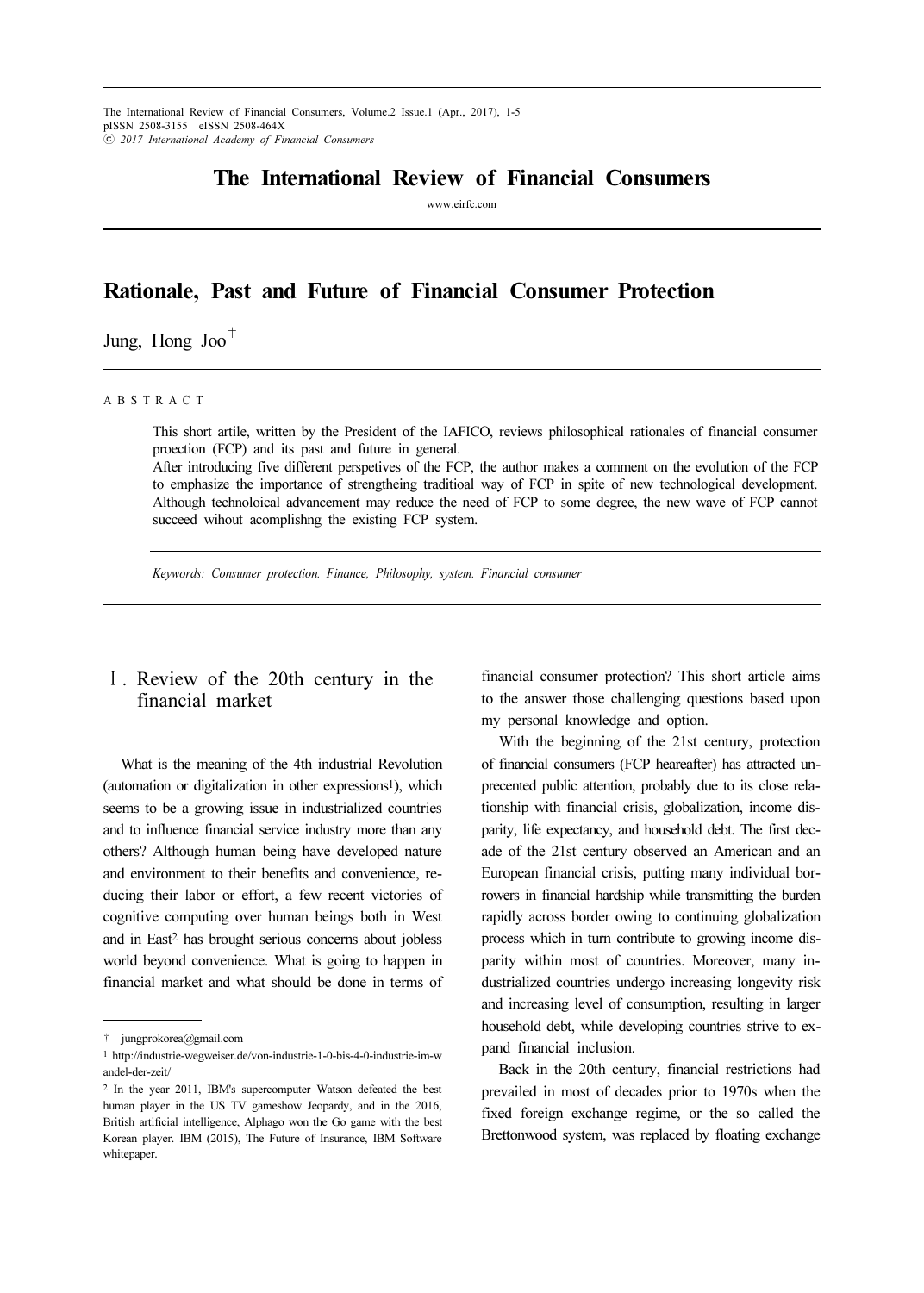rate and in turn free interest rate system. Beginning from the 1970s, financial liberalization has been deepened with internationalization in 1980s (regional liberalization), financial convergence, all finance or bancassurance in 1990 s3 (sectoral liberalization, so to speak). All of these liberalization put financial consumers on more choices of financial products as well as their corresponding danger, whereas driving financial service providers to more competition, leading to low cost strategy or differentiation strategy for survival. That is, financial consumers begin to face more products with more complexity, lower prices, requiring protection system that used not to be necessary since after the 21st century.

A variety of schemes have been carried out in order to protect consumers' interest in financial service sector, by including enhancing financial literacy among consumers, business ethics among industries and salespersons, self-regulatory system in industry associations, and sophistication of official supervision system. Even international organizations have directly or indirectly been involved in the globally important agenda of financial consumer protection - International Monetary Fund, World Bank, United Nations Global compact, OECD INFE (International Network on Financial Education), OECD guidelines for multinational corporation, Asian Development Bank, and so on. Those intergovernmental organizations serve either for financial sectors in their nature or distinctly for promoting responsible business conduct in any kind. The ISO 26000 and Global Reporting Initiatives are also included in the latter initiatives to encourage ethical management or corporate social responsibility (CSR).

#### Ⅱ. Philosophical Backgrounds of FCP

Why should we protect financial consumers ? We may answer the question from economic standpoint or from moral fundamental philosophy encompassing the economic concept. While the former focuses on efficiency dimension, the latter may go over that to see the other perspectives covering equity or more. As financial consumer is a type of consumers, the reason for the FCP

<sup>3</sup> for instance, the Financial Modernization Act in the U.S.A. (1999)

may be the same as the one for consumer protection in general, given though financial consumption is one of the most crucial, complicated, or fatal one that may be only comparable to health service consumption. Relying on the five different ethical theories4, we may describe the reason d'etre of FCP as follows.

First of all, utilitiarianism tells us that the FCP provides larger net social benefit, which is total social benefit subtracted by total social cost, to all the stakeholders in society or in economy. The FCP enables both consumers and suppliers in financial market to conclude and sustain more transactions, as traffic light may increase traffics for both cars and pedestrians on the road. Without the FCP, as without traffic light, transaction cost for financial transaction could be untolerably so high that both financial and goods market cannot sustain. Any remaining issue in utilitarianism here may be how much or how the FCP should be conducted in order to maximize social welfare.

Second, (human) right theory or deontology says that financial consumer's right should be protected simply because it is right to do so. As a thing to do right, the FCP should prevail in the financial market, regardless of its outcome or utilitarian value, which is the core concept of the right principle. Although the right may be provided in reality by contract or law to consumer by supplier or government, it can be also considered to be born by nature or by human ration, in order to meet universalizability, reversibility, and respect to human being. As human right grows with economic or social development, the FCP also grows with society or economy, as consumption is an inevitable activity of mankind.

Third, justice is another ethical standard to support the FCP, in spite of the variety of the justice concepts. Included are, to name a few, a classical justice concept developed by the Aristotle, a greek philosopher, and modern justice concepts with respect to distribution, redistribution or compensation. Consumers should be equally treated as long as they are equal (non-discrimination principle or distributional justice), while some consumer group in need may be treated more favorably than other to make up for the difference in starting point (redistributional justice) for financial inclusion, for example. Rawlsian fairness can also explain how to exercise principles of equal liberty, difference, or fair equality of opportunity,

<sup>4</sup> Manuel G. Velasquez (2012)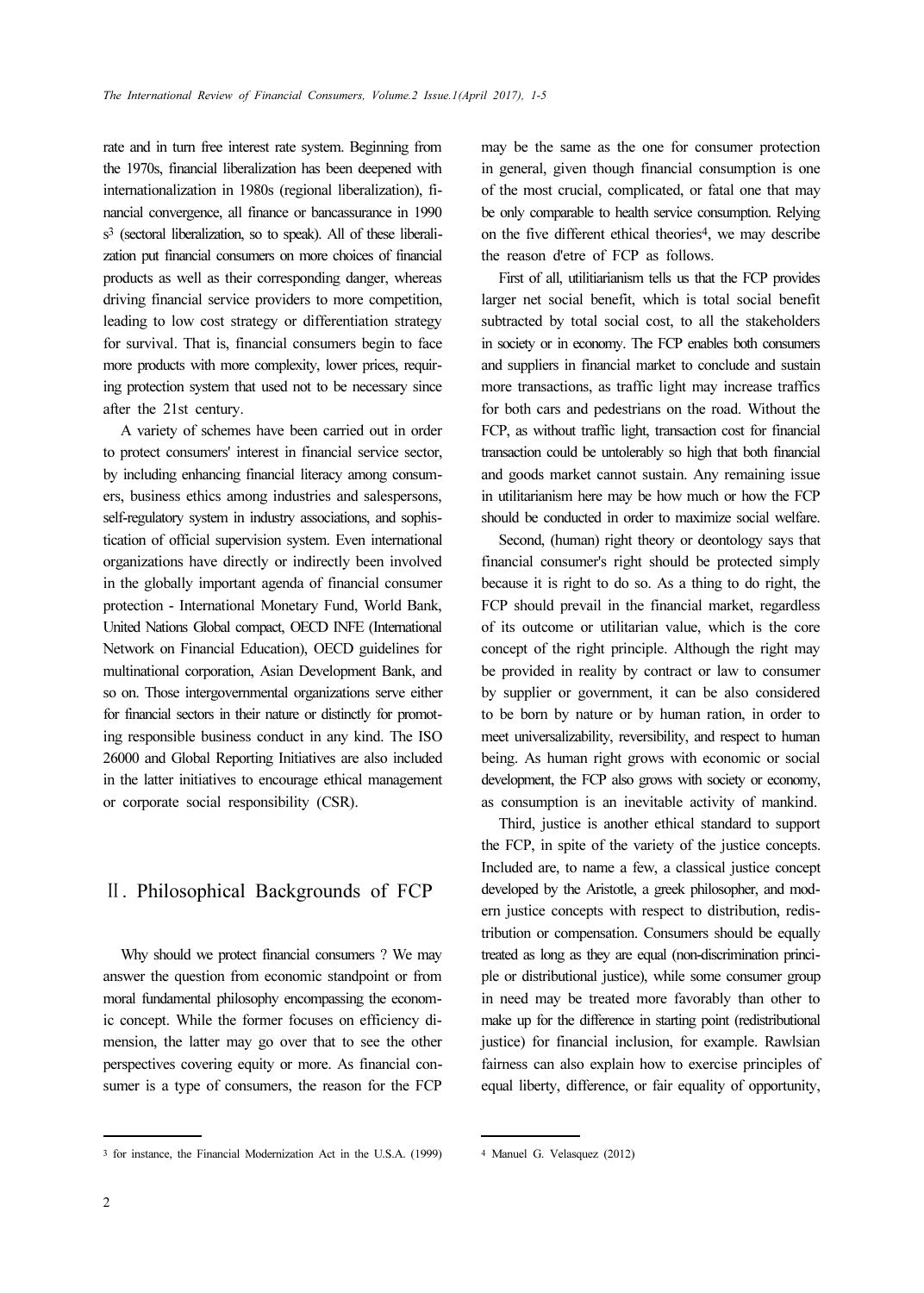when it comes to distributional justice.

Forth, ethics of care is another moral discipline to explain why the FCP is necessary in economic system. Financial consumers are so weaker or more vulnerable than financial suppliers, due to lack of knowledge, information, power, or size in general, that the former group should be specially cared for. As they are so close to the supplier group or as the latter cannot exist without the former, in addition, the latter should conduct the FCP as promoter of the ethics of care. Naturally, financial consumers do rely on financial suppliers too as the opposite relationship is also true.

Last but not the least, moral virtue can be a reason for the FCP. Unlike the others above, actions or decisions, moral virtue imply human disposition or mental orientation toward a certain value system. FCP are closely related to various human disposition such as honesty, hospitality, generosity, friendliness, respect, and so forth. The disposition should be acquired, cultivated or expanded by self training into habitual behaviour.

#### Ⅲ. Past and Future of FCP

Financial consumer protection seems to be a relatively young concept, probably just ten to forty years old one. As noted before, Financial liberalization and innovation began in 1980s in most industrialized countries, as a result of the end of the Brettonwoods system in 1971. Freely moving interest rates as well as free exchange rates did trigger price and quality competition among financial intermediaries, leading to development of numerous new financial products in banking, security, and insurance markets as well as risk management (derivative) products. Moreover 1980s observed many default of international loan or bank failures mainly mid- or south America. Globalization, as a form of foreign direct investment, became popular in the world in 1990s, in particular in Asian region where its economic growth exceeded Europe or North America, while the 2000s may be recorded as the decade of financial integration, convergence, or universal banking system (including the U.S. where the Financial Modernization Act was created to replace the traditional Glass-Stegall Act). The liberalization, globalization, integration process in financial service sector gave birth not only to the frequently happening financial crisis but also financial consumer protection, which was empowered also by information revolution.

Liberalization, Globalization, and Information revolution appear to play continuing key roles as the FCP's driving force as they were in the recent past. In addition to the liberalization described above, we may consider the globalization as increasing exposure of consumers to ever-increasing financial crisis, strengthening business ethics of financial intermediaries, highlighting the importance of financial literacy of consumers. Moreover, globalization has contributed to growth of cross border transaction or international remittance while also providing unprecedented valuable opportunities to consumers of international transaction. That is, globalization leads to expansion of arena, depth, importance and remedy of the FCP.

Doubtlessly, information revolution, equivalently information communication revolution, has been gaining more and more influence in daily life of people including financial transaction5. Having come into a noticeable existence since late 1990s, the internet is now an indispensable element of studying, working, playing, and resting activities of human being, while transforming from personal computer into mobile phone in device. Artificial Intelligence, Big Data, Cloud Computing, Internet of Things, Block Chain, Drone, 3-D Printers are a laundry list of the so -called information revolution, Digitalizierung (in German), or the 4th Industrial Revolution(in Switzeland).

There are many positive effects of the revolution. Once sufficiently developed in technology, for example, driverless car can reduce road accidents enough to lower automobile insurance premium to hopefully lower level than now, while block chain technology may enormously cut down errors and omission that man used to make, contractual (insurance) fraud. Moreover, accidents at road, factory, office, sea, and air could be reduced<sup>6</sup>, coupled with smart underwriting and claim adjustment process, by automation, resulting in lower risk management cost comprising of insurance premium amount but higher profitability of insurers over time.

On the other hands, the information revolution may influence human life and society in a negative way. It may curtail job opportunity of people through replacing

<sup>5</sup> See Wolter et al(2016) for its overall impact on economy.

<sup>6</sup> See CRO forum (2015)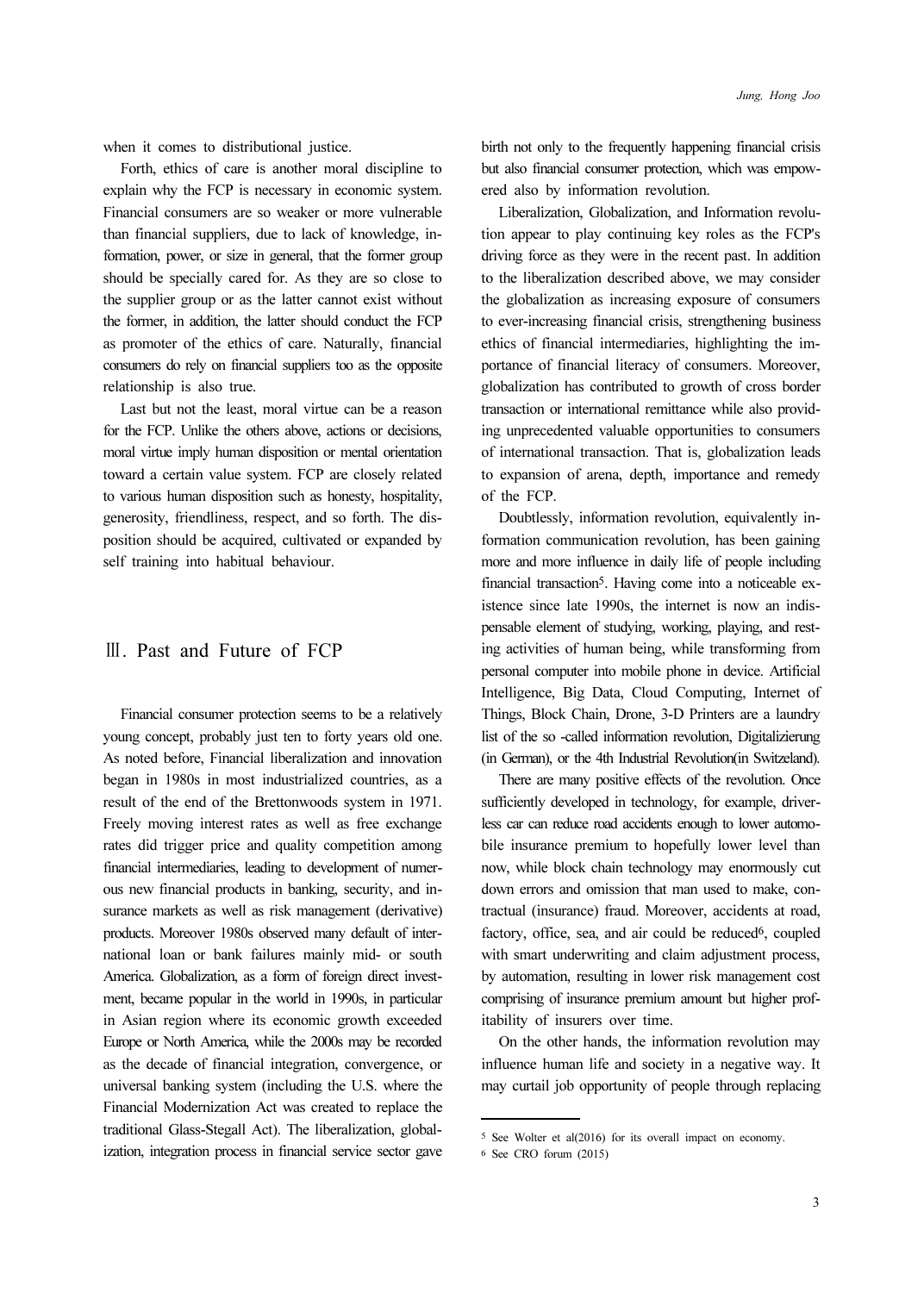it by robots or machines<sup>7</sup> to widen income disparity in a society, which in turn motivates the insured moral hazard or fraud to make up for the reduced income. On top of that, accurate forecasting of risk or accident can undermine equity by charging unaffordable rate to the high risk and low income group, although enhancing efficiency of insurance system through reflecting in a scientific pricing system. This can be an opposite outcome of the well-known adverse selection problem that high risk group can be fully insured while low risk group can be driven out of the insurance market or only partially insured. This structure of insurance market may not be so socially viable or desirable as to affect social insurance system too.

Another issue related to the information revolution is on individual privacy or right to dispense personal information. A lot of private information is available or accessible nowadays in internet, social media, or email, which reaps and bounds day by day to be collected, traded, and used for business without getting official consent of the information owner. The private information is a such a double-edged sword that, if reasonably combined and transferred, can be an invaluable social asset, but also a source of catastrophe or crime. Banks, credit card companies, insurers handle huge amount of personal information, exposed to the unintentional or malicious disclosure of the information.

Interestingly, speed and size of the information revolution is being perceived differently by countries or societies. Germany seems to be the one of the early adopters to introduce the big technological change in manufacturing industry, under the name of 'industry 4.0', in early 2010s. U.S.A. has been innovating every industry in a slow and steady manner by a newly developing technology, while hesitating to call the change as 'a revolution', but rather 'automation' so far. Switzerland, which the annual Davos Forum hosts, promotes the expression of the 4th Industrial Revolution, after importing from Germany, to transmit to other countries including Korea and Japan. <sup>8</sup>

To adopt a technological change is one thing, and to adapt people or system to the change is another. The

U.S. financial system, for example, seems to be the one of the most advanced one in terms of technological development, but with keeping traditional floor way in security transaction until recently, whereas some newly developing countries have introduced highly automated security trading system without relying on human traders. Insurance market shows something similar to that. Although internet sales of insurance is a strategic focal choice for several insurers, they also have a well functioning real-time advisors with sufficient knowledge and expertise that could complement their automated system. That is, competent human advisors work not only with traditional insurers but also with contemporary automated insurers when intensifying their customer relationship management9.

Despite that automation in financial market may facilitate information transmission without errors, omission, or exaggeration to financial customers, financial consumers do still need simplified financial products, qualified salespersons and their education, an consumer oriented supervision system. That is, automation should not function as a mechanism to bring financial consumers to a worse off position otherwise than before. The technological change may enhance consumers' welfare in some respects, but still leave them in the need of hands-on protection. Therefore, those countries or societies which have not been developed in terms of FCP but can catch up with developed ones with emerging technologies, should not forget what should be done and served for consumers today or tomorrow.

To sum up, on-going globalization and information revolution may reshape the FCP to some degree in style, depth or width, consumers should be still provided with informed advices, quality products, reasonable contracts, impartial infrastructure, transparent counterparties, and reliable grievance mechanism as before. Level of FCP may not be expected to elevate to a satisfactory level for those unsatisfactory societies or countries in traditional standard, while that level for satisfactory societies may be maintained even after adoption of new technology. If that is the case, we will have to keep going for the FCP in the evolutionary or revolutionary era of financial markets, irrespective of its size or speed. Refraining from hustle-bustle instability, experts or the empowered in financial system should ponder what to do for the sake

<sup>7</sup> See CEDA (2015) and Accenture (2016), Digital Disruption, Accenture Strategy. Unlike conventional wisdom, employees are not a barrier to digital progress, yet they expect it to improve their work experiences and job prospects and proactively seek out the skills they need. <sup>8</sup> http://m.heise.de, (13 November 2016), Studie: Nicht weniger aber andere Arbeitzplaetze in der Industrie 4.0

<sup>9</sup> CRO forum (2015), op.cit, p.14,